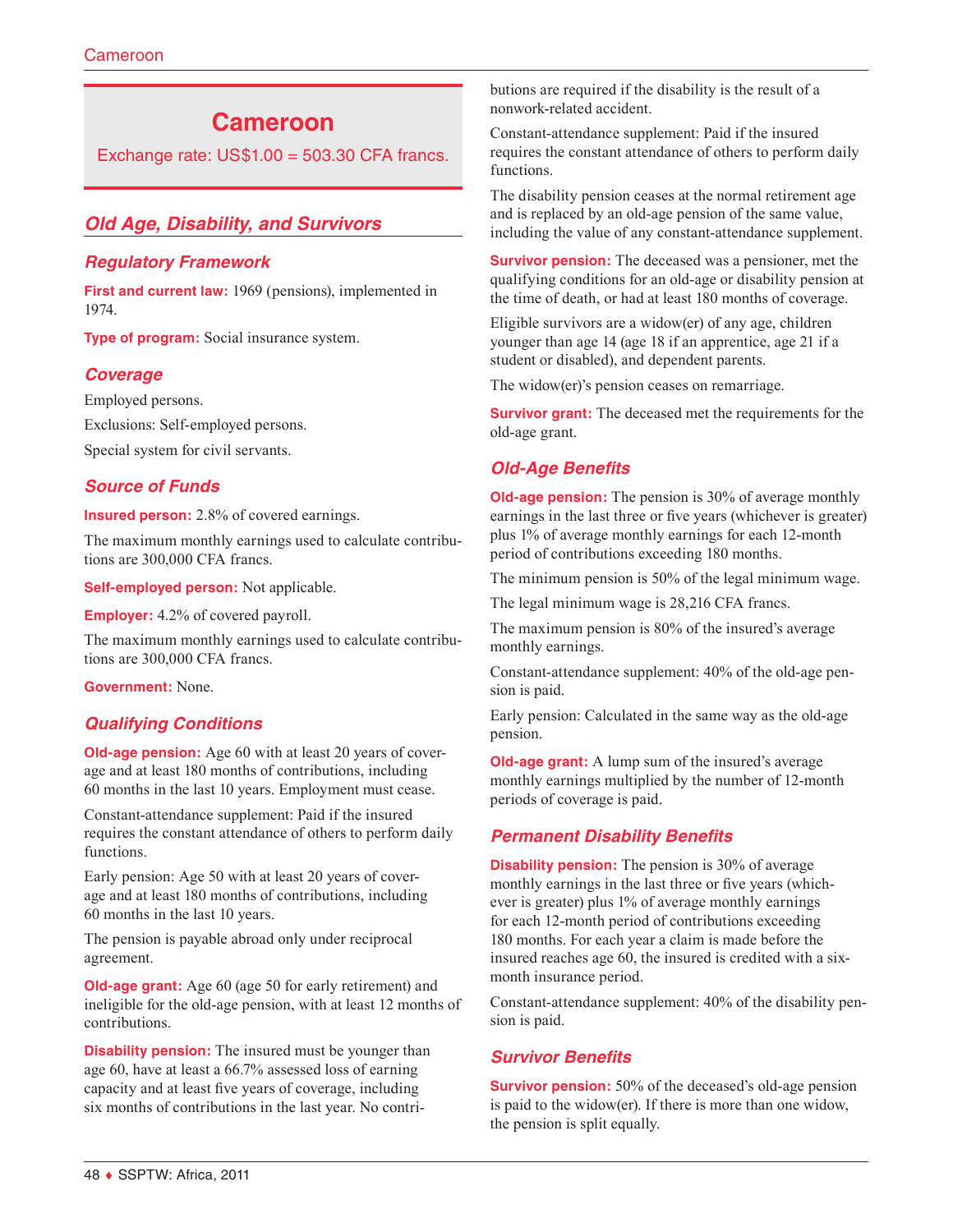**Orphan's pension:** 15% of the deceased's old-age pension is paid to each eligible orphan; 25% to each full orphan.

**Dependent parent's pension:** 10% of the deceased's oldage pension is paid to each eligible parent.

**Other eligible survivors:** If there is no surviving widow(er), child, or dependent parent, the pension is split equally among other relatives.

All survivor benefits combined must not exceed 100% of the deceased's old-age pension.

**Survivor grant:** A lump sum of 30% of average monthly earnings multiplied by the number of six-month periods of contributions is paid. If there is more than one survivor, the grant is split equally.

**Funeral grant:** If there are no eligible survivors, the cost of the funeral is paid.

### *Administrative Organization*

Ministry of Labor and Social Security provides general supervision.

National Social Insurance Fund ([http://www.cnps.cm\)](http://www.cnps.cm), managed by a tripartite council and a director general, administers the scheme.

## *Sickness and Maternity*

### *Regulatory Framework*

**First law:** 1956.

**Current law:** 1967.

**Type of program:** Social insurance system. Maternity benefits only.

### *Coverage*

Employed women. Exclusions: Self-employed women.

### *Source of Funds*

**Insured person:** None.

**Self-employed person:** Not applicable.

**Employer:** See source of funds under Family Allowances.

**Government:** None.

## *Qualifying Conditions*

**Cash sickness benefits:** No statutory benefits are provided. (The labor code requires employers to provide some paid sick leave.)

**Cash maternity benefits:** The insured must have been in covered employment for at least six consecutive months when the child is born.

### *Sickness and Maternity Benefits*

**Sickness benefit:** No statutory benefits are provided. (The labor code requires employers to provide some paid sick leave.)

**Maternity benefit:** 100% of the last monthly earnings is paid for four weeks before and 10 weeks after the expected date of childbirth; may be extended to 13 weeks after childbirth if there are complications resulting from pregnancy or childbirth.

### *Workers' Medical Benefits*

Insured women and the spouses of insured men receive 1,400 CFA francs toward childbirth expenses and 200 CFA francs for each prenatal examination and for pediatric care examinations for up to six months.

Government health facilities provide some free medical care.

The labor code requires employers to provide certain medical services.

### *Dependents' Medical Benefits*

No statutory benefits are provided.

Some health care and welfare services are provided to mothers and children under Family Allowances.

### *Administrative Organization*

Ministry of Labor and Social Security provides general supervision.

National Social Insurance Fund ([http://www.cnps.cm\)](http://www.cnps.cm), managed by a tripartite council and a director general, administers the scheme.

## *Work Injury*

### *Regulatory Framework*

**First law:** 1944.

**Current law:** 1977 (work injury).

**Type of program:** Social insurance system.

#### *Coverage*

Employed persons, apprentices, seamen, technical students, and persons in training.

Exclusions: Civil servants and self-employed persons.

#### *Source of Funds*

**Insured person:** None.

**Self-employed person:** Not applicable.

**Employer:** 1.75%, 2.5%, or 5% of gross payroll, according to the assessed degree of risk.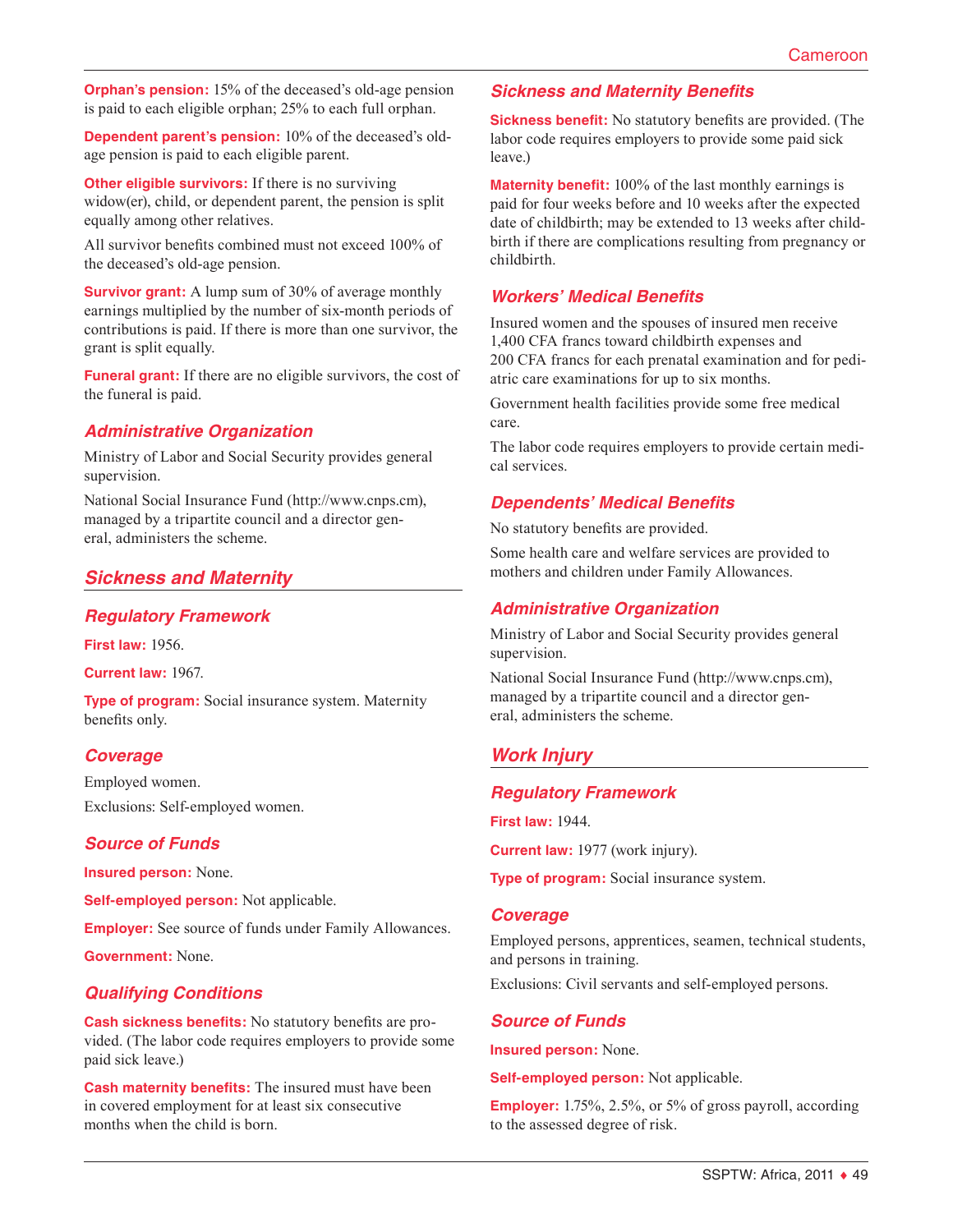**Government:** None.

## *Qualifying Conditions*

**Work injury benefits:** There is no minimum qualifying period.

## *Temporary Disability Benefits*

The benefit is 66.7% of average monthly earnings in the three months before the disability began. The benefit is paid from the day after the disability began until full recovery or certification of permanent disability.

The daily earnings used to calculate benefits are subject to a maximum.

## *Permanent Disability Benefits*

**Permanent disability pension:** If the insured is assessed with a total disability, the pension is 85% of the insured's average monthly earnings in the three months before the disability began.

The minimum monthly earnings used to calculate benefits are the legal minimum wage.

The legal minimum wage is 28,216 CFA francs.

The monthly earnings used to calculate benefits are subject to a maximum.

Constant-attendance supplement: If the insured requires the constant attendance of others to perform daily functions, the legal minimum wage of the insured's sector of activity is paid.

Partial disability: If the assessed degree of disability is at least 20%, a percentage of the full pension is paid according to the assessed degree of disability; if the assessed degree of disability is less than 20%, a lump sum of 10 years of partial disability pension is paid.

## *Workers' Medical Benefits*

Benefits include medical and surgical care, hospitalization, medicine, appliances, X-rays, laboratory services, and rehabilitation.

## *Survivor Benefits*

**Survivor pension:** The pension is 85% of the deceased's average monthly earnings in the last three months.

The pension is split among the eligible survivors according to a schedule in law. Eligible survivors are a surviving spouse, children younger than age 14 (age 18 if an apprentice, age 21 if a full-time student or if disabled), and dependent parents.

**Funeral grant:** The cost of the burial is paid.

## *Administrative Organization*

Ministry of Labor and Social Security provides general supervision.

National Social Insurance Fund ([http://www.cnps.cm\)](http://www.cnps.cm), managed by a tripartite council and a director general, administers the scheme.

## *Family Allowances*

### *Regulatory Framework*

**First law:** 1956.

**Current law:** 1967.

**Type of program:** Employment-related system.

### *Coverage*

Employed persons.

Exclusions: Self-employed persons.

Special system for apprentices with families.

## *Source of Funds*

**Insured person:** None.

**Self-employed person:** Not applicable.

**Employer:** 7% of covered payroll; 5.65% (agriculture); 3.7% (private schools).

The maximum monthly earnings used to calculate contributions are 300,000 CFA francs.

The employer's contributions also finance maternity benefits under Sickness and Maternity.

**Government:** None.

## *Qualifying Conditions*

**Family allowances:** The child must be younger than age 14 (age 18 if an apprentice, age 21 if a full-time student or disabled). The parent must be working at least 18 days or 120 hours a month.

Benefits continue to be paid during periods of work-related disability, for a six-month period of sick leave, a 14-week period of maternity leave, a three-month period of involuntarily unemployment, and statutory vacation periods.

Allowances are also paid to old-age pensioners who retire with dependent children and eligible survivors with dependent children.

**Prenatal allowance:** The pregnant woman must undergo two prescribed medical examinations.

**Birth grant:** The mother and child must undergo a prescribed medical examination.